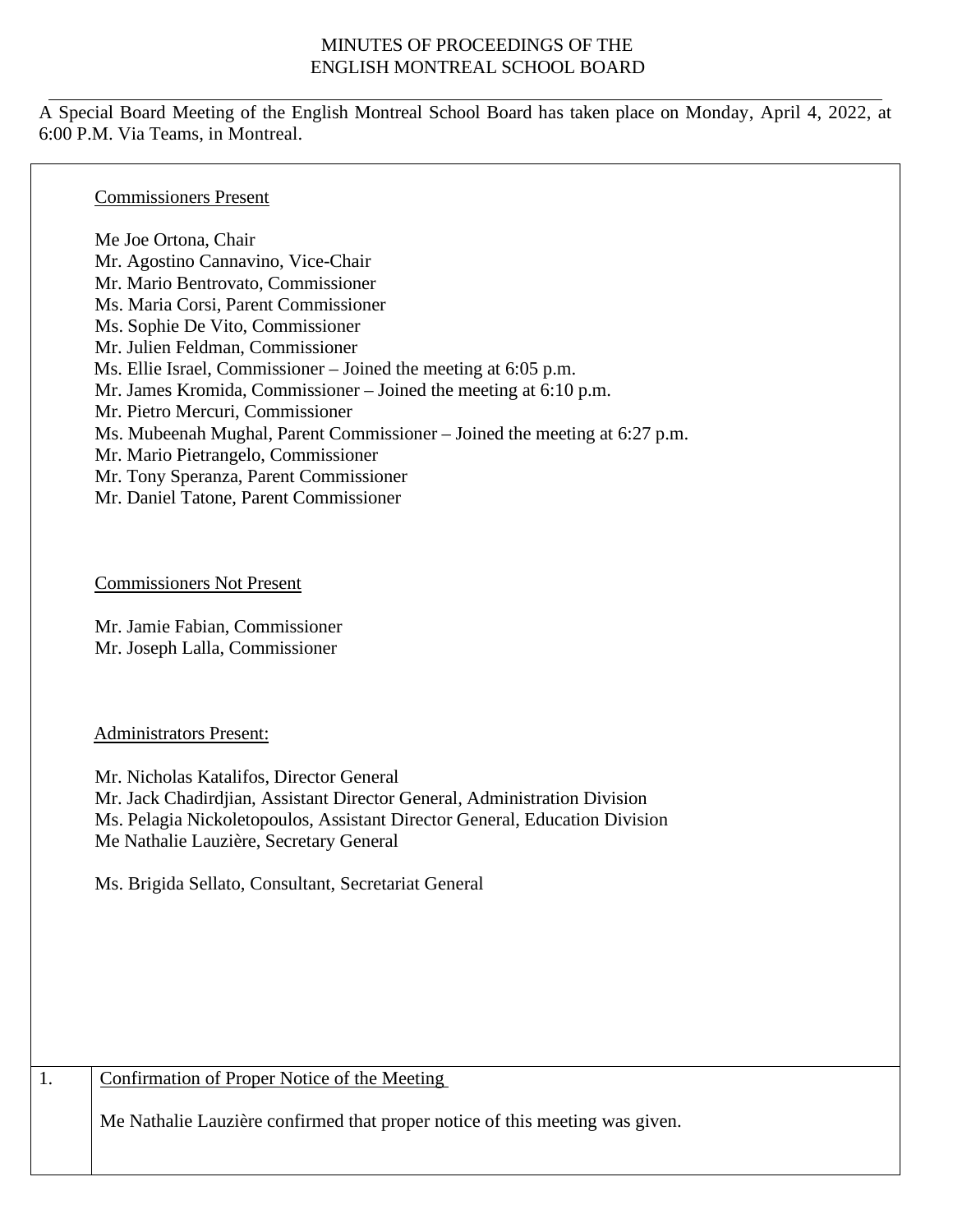| $\overline{2}$ . | <b>Adoption of the Agenda</b>                                                                                                                                                                               |
|------------------|-------------------------------------------------------------------------------------------------------------------------------------------------------------------------------------------------------------|
|                  | IT WAS MOVED BY MR. PIETRO MERCURI AND UNANIMOUSLY RESOLVED THAT the<br>agenda be approved, as presented.                                                                                                   |
|                  | Vote: 10-0-0, Adopted (Ms. Ellie Israel, Mr. James Kromida and Ms. Mubeenah Mughal not present for the vote)                                                                                                |
|                  | Resolution #22-04-04-2                                                                                                                                                                                      |
|                  | Ms. Ellie Israel joined the meeting at 6:05 p.m.                                                                                                                                                            |
| 3.               | 3.1 Motion to Move In Camera                                                                                                                                                                                |
|                  | On a motion by Mr. Pietro Mercuri at 6:06 p.m. the meeting moved In Camera.                                                                                                                                 |
|                  | Vote: 11-0-0, Adopted (Mr. James Kromida and Ms. Mubeenah Mughal not present for the vote)                                                                                                                  |
|                  | Mr. James Kromida joined the meeting at 6:10 p.m.                                                                                                                                                           |
|                  | Ms. Mubeenah Mughal joined the meeting at 6:27 p.m.                                                                                                                                                         |
|                  | On a motion by Mr. Daniel Tatone at 6:33 p.m. the meeting returned from In Camera.                                                                                                                          |
|                  | Vote: 13-0-0, Adopted                                                                                                                                                                                       |
| 4.               | <b>Adoption of Resolutions from In Camera</b>                                                                                                                                                               |
|                  | 3.2.1 Creation of an Ad Hoc Committee to review decisions – Nomination of Chair                                                                                                                             |
|                  | <b>WHEREAS</b> a parent complaint was submitted for the reconsideration of decisions:<br>Complaint of March 17, 2022, and underlying complaints;                                                            |
|                  | <b>WHEREAS</b> in accordance with section 7 of EMSB By-Law no. 8 on Complaint Examination Procedure,<br>an Ad Hoc Committee must be established to examine the Complaints;                                  |
|                  | <b>WHEREAS</b> in accordance with section 7.3 (b) of By-Law no. 8 on Complaint Examination Procedure,<br>the Chair of this Ad Hoc Committee must be a Parent Commissioner;                                  |
|                  | The Council of Commissioners proceeded with the nomination of Chair:                                                                                                                                        |
|                  | Mr. Daniel Tatone nominates Ms. Mubeenah Mughal, who accepted the nomination;                                                                                                                               |
|                  | There were no other nominations or self-nominations;                                                                                                                                                        |
|                  | On a motion by Ms. Maria Corsi the nominations ceased, all were in favor.                                                                                                                                   |
|                  | IT WAS MOVED BY MR. DANIEL TATONE AND UNANIMOUSLY RESOLVED THAT there be<br>created an Ad Hoc Committee to review decisions regarding a parent complaint dated March 17, 2022<br>and underlying complaints; |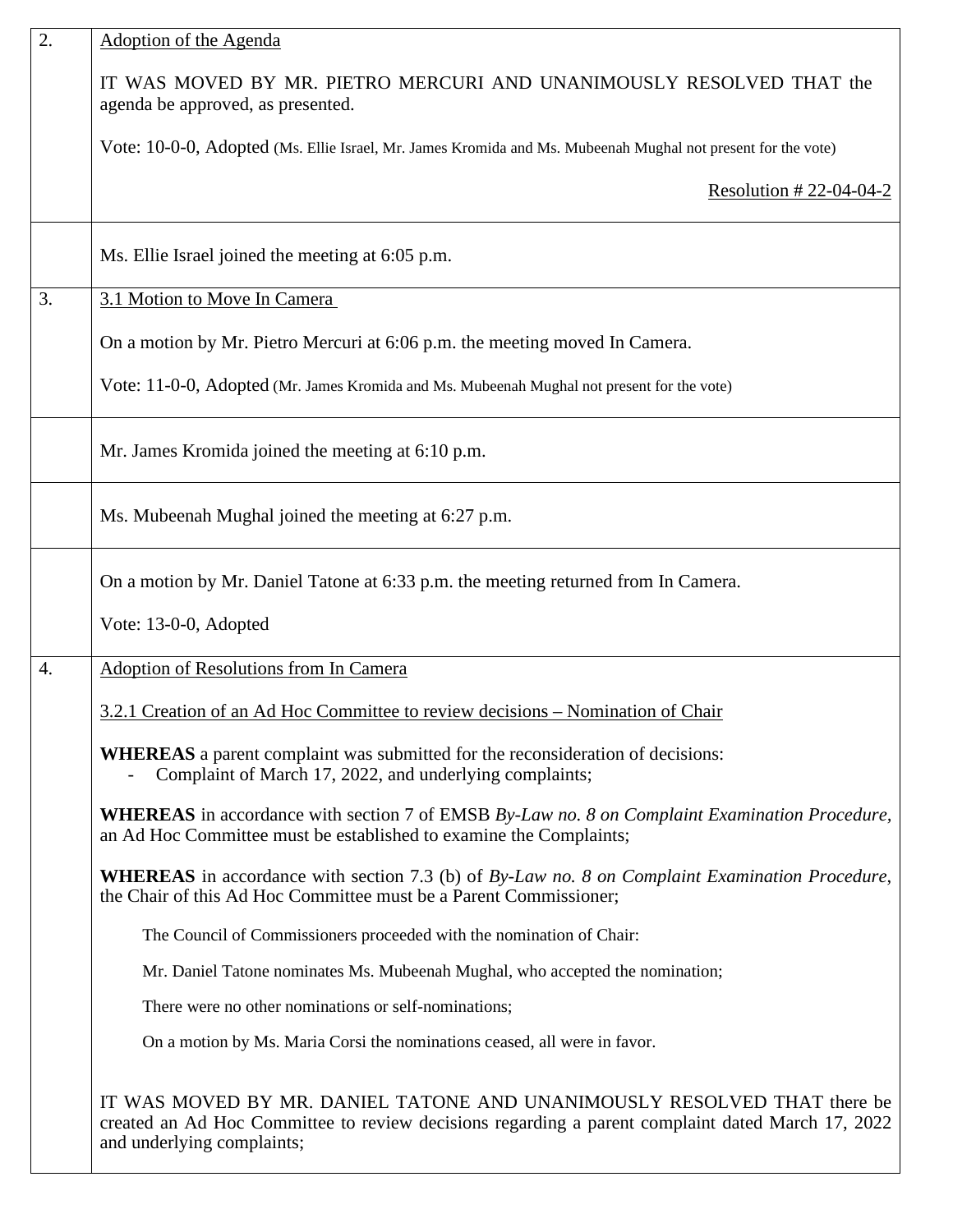IT WAS FURTHER RESOLVED THAT in accordance with section 7.3 (b) of *By-Law no. 8 on Complaint Examination Procedure,* the appointed Chair of this Ad Hoc Committee is Ms. Mubeenah Mughal, Parent Commissioner;

IT WAS STILL FURTHER RESOLVED THAT the Chair of this Committee shall remit a final report and recommendations to the Council of Commissioners by April 29, 2022;

IT WAS STILL FURTHER RESOLVED THAT the minutes or notes of the meetings that will be taken by the Members of the Ad Hoc Committee are confidential and to be distributed only to the Members of Council, in order to render a final decision.

Vote: 13-0-0, Adopted

Resolution # 22-04-04-3.2.1

3.2.2 Creation of an Ad Hoc Committee to review decisions – Nomination of Members

**WHEREAS** a parent complaint was submitted for the reconsideration of decisions:

Complaint of March 17, 2022, and underlying complaints;

**WHEREAS** in accordance with section 7 of EMSB *By-Law no. 8 on Complaint Examination Procedure,*  an Ad Hoc Committee must be established to examine the Complaints;

**WHEREAS** several members of the Council of Commissioners have agreed to sit on the aforementioned Committee;

The Council of Commissioners proceeded with the nomination of Members:

Mr. Pietro Mercuri self-nominated;

Mr. Daniel Tatone self-nominated;

There were no other nominations or self-nominations;

On a motion by Mr. Julien Feldman the nominations ceased, all were in favor.

IT WAS MOVED BY MR. JOE ORTONA AND UNANIMOUSLY RESOLVED THAT there be created an Ad Hoc Committee to review decisions regarding a parent complaint dated March 17, 2022 and underlying complaints;

IT WAS FURTHER UNANIMOUSLY RESOLVED THAT in accordance with section 7.3 (b) of *By-Law no. 8 on Complaint Examination Procedure,* this Ad Hoc Committee be composed of three (3) of the following members of the Council of Commissioners:

Ms. Mubeenah Mughal, Chair Mr. Pietro Mercuri Mr. Daniel Tatone

IT WAS STILL FURTHER UNANIMOUSLY RESOLVED THAT the Committee shall remit its final reports and recommendations to the Council of Commissioners by April 29, 2022;

IT WAS STILL FURTHER UNANIMOUSLY RESOLVED THAT the minutes or notes of the meetings that will be taken by the Members of the Ad Hoc Committee are confidential and to be distributed only to the Members of Council, in order to render a final decision.

Vote: 13-0-0, Adopted

Resolution # 22-04-04-3.2.2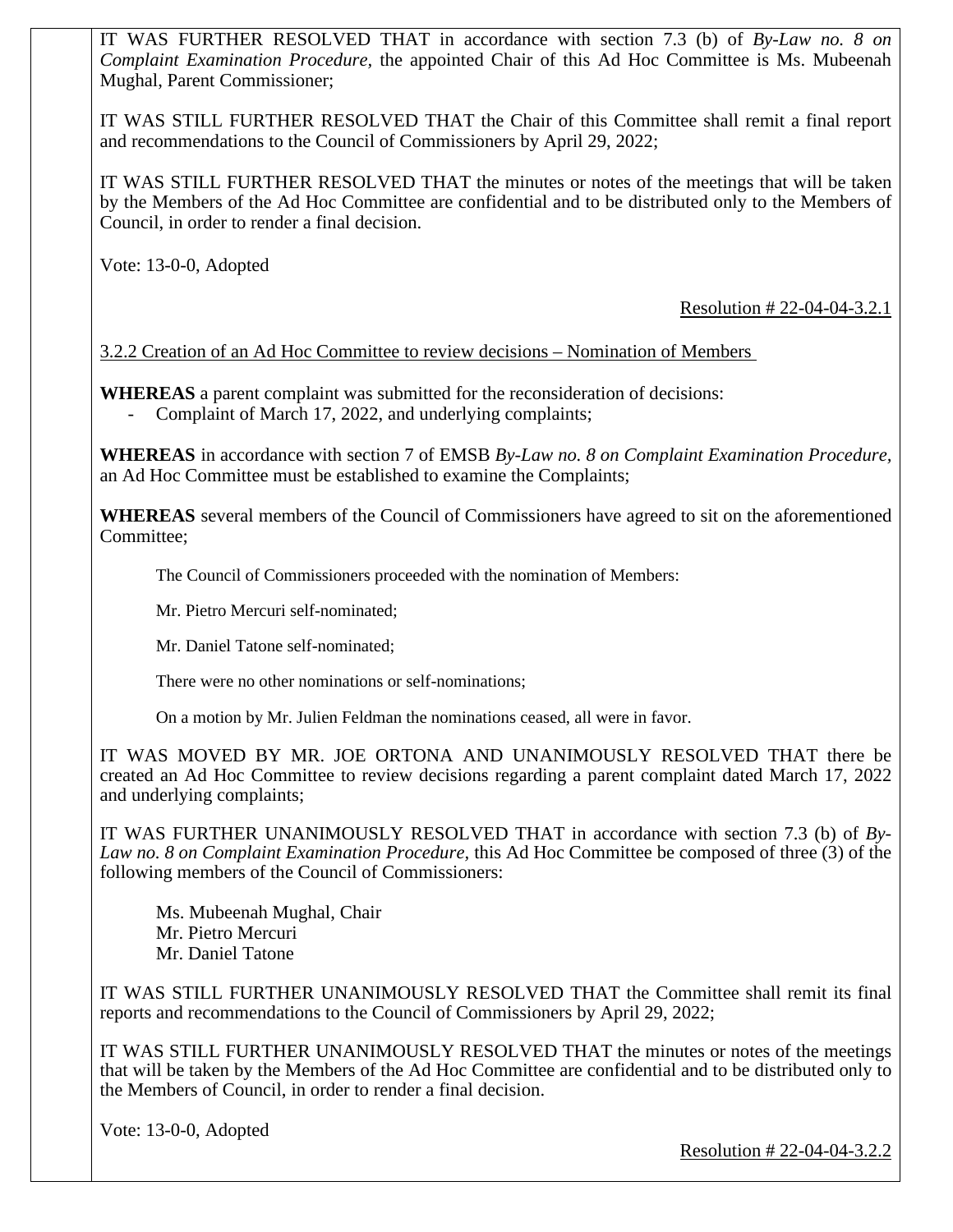# 3.3.1 Creation of an Ad Hoc Committee to review a decision – Nomination of Chair

**WHEREAS** a parent complaint was submitted on March 30, 2022, for the reconsideration of a decision;

**WHEREAS** in accordance with section 7 of EMSB *By-Law no. 8 on Complaint Examination Procedure,*  an Ad Hoc Committee must be established to examine the Complaint;

**WHEREAS** in accordance with section 7.3 (b) of *By-Law no. 8 on Complaint Examination Procedure*, the Chair of this Ad Hoc Committee must be a Parent Commissioner;

The Council of Commissioners proceeded with the nomination of Chair:

Mr. Tony Speranza self-nominated;

There were no other nominations or self-nominations;

On a motion by Mr. Agostino Cannavino the nominations ceased.

IT WAS MOVED BY MR. JOE ORTONA AND UNANIMOUSLY RESOLVED THAT there be created an Ad Hoc Committee to review a decision regarding a parent complaint filed on March 30, 2022;

IT WAS FURTHER UNANIMOUSLY RESOLVED THAT in accordance with section 7.3 (b) of *By-Law no. 8 on Complaint Examination Procedure,* the appointed Chair of this Ad Hoc Committee is Mr. Tony Speranza, Parent Commissioner;

IT WAS STILL FURTHER UNANIMOUSLY RESOLVED THAT the Chair of this Committee shall remit a final report and recommendations to the Council of Commissioners by May 10, 2022;

IT WAS STILL FURTHER UNANIMOUSLY RESOLVED THAT the minutes or notes of the meetings that will be taken by the Members of the Ad Hoc Committee are confidential and to be distributed only to the Members of Council, in order to render a final decision.

Vote: 13-0-0, Adopted

Resolution # 22-04-04-3.3.1

3.3.2 Creation of an Ad Hoc Committee to review a decision – Nomination of Members

**WHEREAS** a parent complaint was submitted on March 30, 2022, for the reconsideration of a decision;

**WHEREAS** in accordance with section 7 of EMSB *By-Law no. 8 on Complaint Examination Procedure,* an Ad Hoc Committee must be established to examine the Complaint;

**WHEREAS** several members of the Council of Commissioners have agreed to sit on the aforementioned Committee;

The Council of Commissioners proceeded with the nomination of Members:

Mr. Daniel Tatone nominated Mr. James Kromida, who declined the nomination;

Mr. Tony Speranza nominated Ms. Maria Corsi, who accepted the nomination;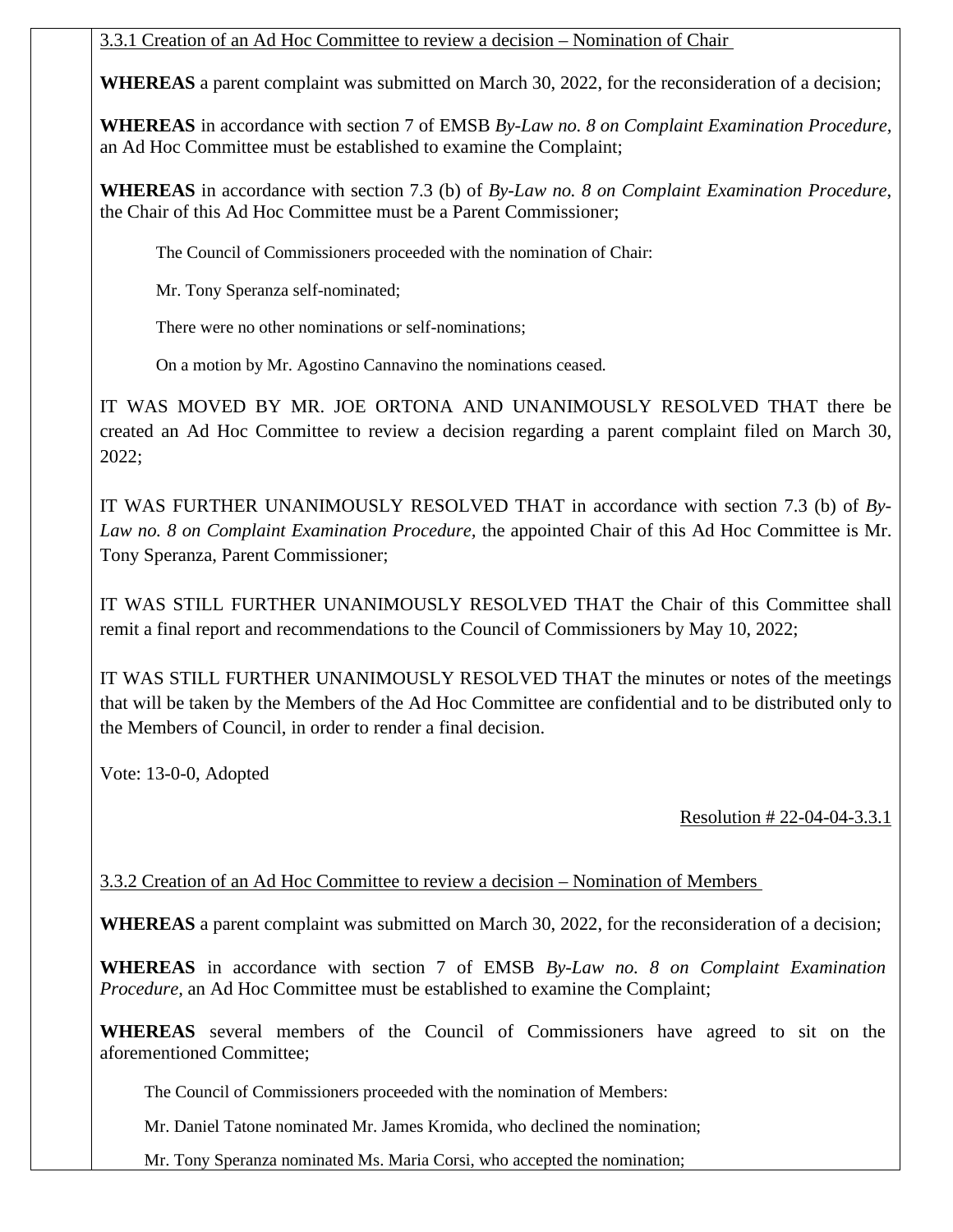| Mr. Daniel Tatone nominated Ms. Sophie De Vito, who accepted the nomination;                                                                                                                                                                                                                                                                                                                 |
|----------------------------------------------------------------------------------------------------------------------------------------------------------------------------------------------------------------------------------------------------------------------------------------------------------------------------------------------------------------------------------------------|
| There were no other nominations or self-nominations;                                                                                                                                                                                                                                                                                                                                         |
| On a motion by Mr. Pietro Mercuri the nominations ceased, all were in favor.                                                                                                                                                                                                                                                                                                                 |
| IT WAS MOVED BY MR. DANIEL TATONE AND UNANIMOUSLY RESOLVED THAT there be<br>created an Ad Hoc Committee to review a decision regarding a parent complaint submitted on March 30,<br>2022;                                                                                                                                                                                                    |
| IT WAS FURTHER UNANIMOUSLY RESOLVED THAT in accordance with section 7.3 (b) of $By-$<br>Law no. 8 on Complaint Examination Procedure, this Ad Hoc Committee be composed of three (3) of<br>the following members of the Council of Commissioners:                                                                                                                                            |
| Mr. Tony Speranza, Chair<br>Ms. Maria Corsi<br>Ms. Sophie De Vito                                                                                                                                                                                                                                                                                                                            |
| IT WAS STILL FURTHER UNANIMOUSLY RESOLVED THAT the Committee shall remit its final<br>report and recommendation to the Council of Commissioners by May 10, 2022;                                                                                                                                                                                                                             |
| IT WAS STILL FURTHER UNANIMOUSLY RESOLVED THAT the minutes or notes of the meetings<br>that will be taken by the Members of the Ad Hoc Committee are confidential and to be distributed only<br>to the Members of Council, in order to render a final decision.                                                                                                                              |
| Vote: 13-0-0, Adopted<br>Resolution #22-04-04-3.3.2                                                                                                                                                                                                                                                                                                                                          |
| <b>Question Period</b>                                                                                                                                                                                                                                                                                                                                                                       |
| Questions from Mr. Chris Eustace were addressed by the Chair, Mr. Joe Ortona:                                                                                                                                                                                                                                                                                                                |
|                                                                                                                                                                                                                                                                                                                                                                                              |
| Would the Board continue to hold virtual Council and Executive Committee meetings? It is<br>understood that Question Periods will run the way they were for over 20 years. Both parties can see<br>and hear each other at all times.                                                                                                                                                         |
| Amendments to By-Laws No. 1 and No. 4 $(2021)$ – To Affix the Day, Time and Place of the Board<br>and Executive Committee Meetings of the English Montreal School Board                                                                                                                                                                                                                      |
| <b>WHEREAS</b> in accordance with By-Law No. 1 (2021) and By-Law No. 4 (2021) to affix the day, time<br>and place of the Board and Executive Committee meetings of the English Montreal School Board,<br>public meetings of the Board and Executive Committee are held in the Administration Building and<br>any change in location, day or time must be approved first by Board resolution; |
| <b>WHEREAS</b> the remaining regular meetings of the Board and Executive Committee for 2022 are<br>scheduled for Wednesdays April 27th, May 25th and June 22, 2022;                                                                                                                                                                                                                          |
| <b>WHEREAS</b> these remaining Board and Executive Committee Meetings should be held instead on<br>Tuesdays April 26th, Tuesday May 24th and June 21, 2022, same time and place;                                                                                                                                                                                                             |
|                                                                                                                                                                                                                                                                                                                                                                                              |